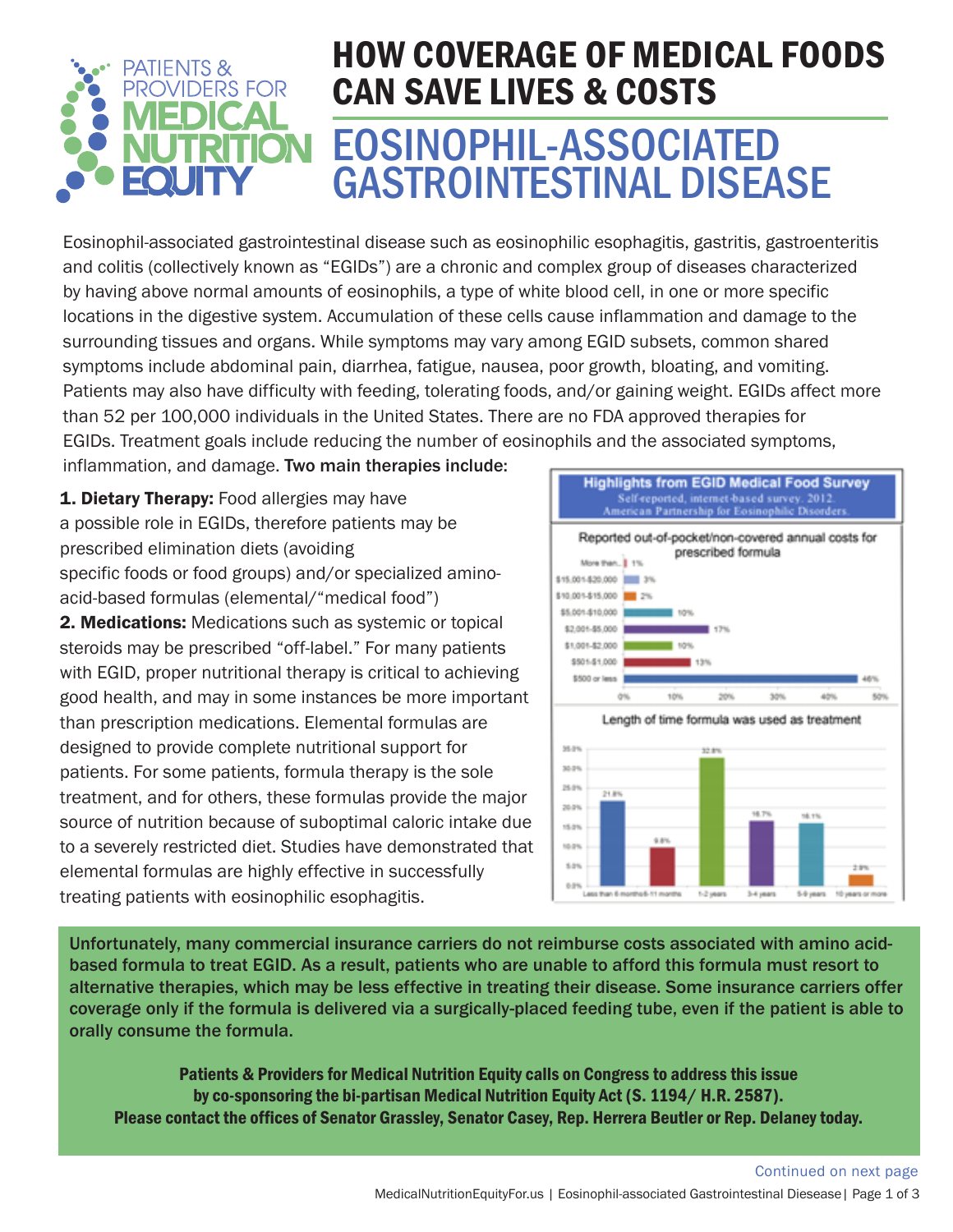

# EOSINOPHIL-ASSOCIATED GASTROINTESTINAL DISEASE HOW COVERAGE OF MEDICAL FOODS CAN SAVE LIVES & COSTS

### James DeLano, Hoover, Alabama

James DeLano is a 12-year-old boy who has lived his life with rare, chronic disease. As a young child, James was diagnosed with an eosinophilic gastrointestinal disease and inborn error of metabolism. Due to the many issues that his conditions caused to his digestive tract, James was prescribed medical foods (formula) at the age of 4 to ensure proper nutrition and help him to gain weight. Over the course of the next few years, James was to the point that he relied 100% on elemental formula. He eventually had a feeding tube inserted. James's formula was covered by private insurance through his father Jim's employer for a few years until the employer changed to insurance providers that did not provide coverage for the formula that James needed. The DeLano family soon found themselves in the position of having to navigate the system by themselves to facilitate a plan exception from Jim's employer to get the formula coverage.



Even after the exception was made, the family's claims for coverage continued to be denied. "I was spending at least 12 hours each week filing claims, addressing denials, researching, and providing information to the insurance company and the employer," shares James's mother, Victoria. "It was time away from a sick child who desperately needed that quality time with us, and we needed to devote that time to him. But we simply couldn't afford to pay an estimated \$1,500 a month on formula." "Due to the volume of formula needed to keep James alive, we could not buy it off the shelf from a store. We had to go through a medical supply company, and you cannot self-pay there. It was frustrating." It was then that Jim made a drastic decision – to leave the job he had for more than 20 years so that he could find an employer with health benefits that covered the special formula his son needed. "We worked to have a special plan exception made for formula coverage through Jim's new employer," Victoria said. "We were excited that coverage seemed to be falling into place, but our heart sank when our first claim was denied through the new insurance company. It was back to the drawing board, fighting the denials and providing the same documentation over and over again. Although it has settled now, we live each day with uncertainty and fear about formula coverage in the future. James depends on it for survival." "What would it mean to our family to have federal legislation that provided consistent coverage of medical foods like elemental formula prescribed for eosinophilic gastrointestinal diseases? It would mean health stability for our son. It would mean financial stability for my family. It would mean that my husband would be free to pursue whatever professional opportunities he wishes, without having to factor in whether or not the employer's insurance plan would cover the therapy prescribed to our son."

James and children like him across the country are dependingon YOU to co-sponsor the Medical Nutrition Equity Act (S. 1194/H.R. 2587). Please contact the offices of Senator Grassley, Senator Casey, Representative Herrera Beutler or Representative Delaney today!